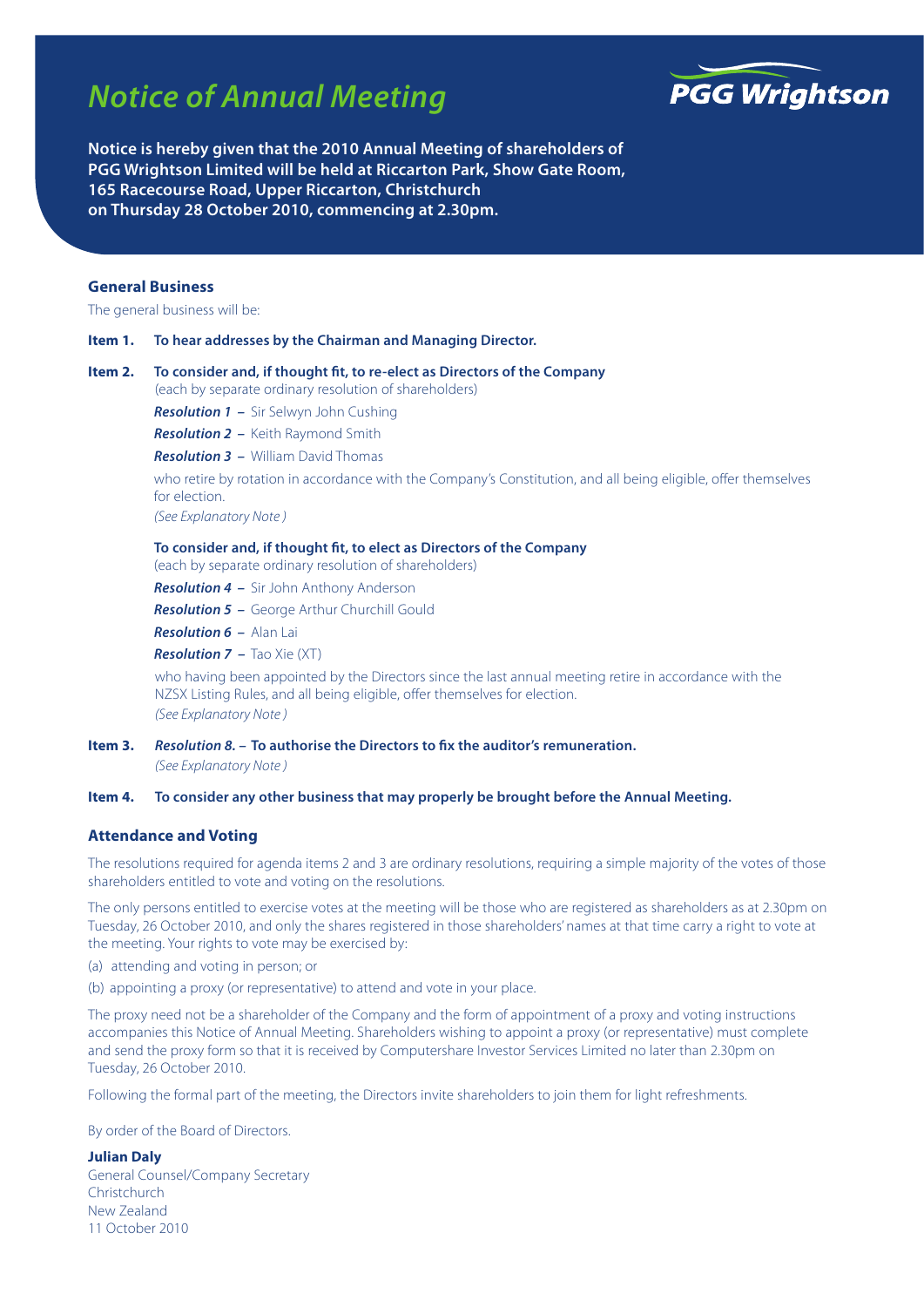# **EXPLANATORY NOTES**

## **Item 2. Appointment of Directors** *(Resolutions 1–7)*

(for further information about the nominees see pages 18 and 19 of the PGG Wrightson Limited 2010 Annual Report)

Sir Selwyn John Cushing, Keith Raymond Smith and William David Thomas retire by rotation in accordance with the Company's Constitution and being eligible, offer themselves for re-election. Sir Anthony John Anderson, George Arthur Churchill Gould, Alan Lai and Tao Xie were appointed by the Directors since the last annual meeting and so retire in accordance with the NZSX Listing Rules, and being eligible, offer themselves for election.

Please note that the Company must have a minimum of three independent directors. The Company will continue to meet this requirement, provided any three of Sir Anthony John Anderson, Sir Selwyn John Cushing, Keith Raymond Smith and William David Thomas are elected as Directors.

#### *Sir Anthony John Anderson (Resolution 4)*

Sir John was appointed Chairman of PGG Wrightson Limited on 1 March 2010. Sir John is currently Chairman of Television New Zealand, Capital & Coast District Health Board, the New Zealand Venture Investment Fund and the Wellington Regional Strategy Committee, Commissioner of the Hawkes Bay District Health Board and serves as a Director on the Boards of Commonwealth Bank of Australia and the Wellington Regional Stadium Trust.

Sir John was formerly Chief Executive of the ANZ National Bank until his retirement in 2005, former Chairman of New Zealand Cricket, New Zealand's representative Director on the ICC – positions he held from 1995 until 2008, and former Chairman of the New Zealand Sports Foundation.

He has held advisory and governance roles for successive governments through the 1980s and 1990s and received the 1990 Commemoration Medal for Services to New Zealand and was knighted in 1994. In 1995 Sir John was awarded NBR "New Zealander of the Year", in 2003 he received the Deloitte Top 200 Company Award "New Zealand's Most Visionary Leader" and in 2005 was the inaugural winner of "The Blake Medal" for leadership contribution to New Zealand

The Board has determined that Sir John qualifies as an Independent Director as defined by the NZX Listing Rules.

The Company's Directors believe that this resolution is in the best interests of the Company and shareholders as a whole and unanimously recommend shareholders vote in favour of Sir John's election.

#### *Sir Selwyn John Cushing (Resolution 1)*

Sir Selwyn is a Director of the Company, having been appointed to the Wrightson Ltd Board in March 2005 following the acquisition of Williams & Kettle Ltd, of which he had been a Director for more than 20 years.

Sir Selwyn has extensive experience in the rural sector and has been involved with public companies for 40 years. He is currently Chairman of Rural Equities Ltd and New Zealand Rural Properties Trust Management Ltd. He has been a member of the New Zealand Exchange for 30 years and has been involved with many corporate investment projects.

The Board has determined that Sir Selwyn qualifies as an Independent Director as defined by the NZX Listing Rules.

The Company's Directors believe that this resolution is in the best interests of the Company and shareholders as a whole and unanimously recommend shareholders vote in favour of Sir Selwyn's re-election.

# *George Arthur Churchill Gould (Resolution 5)*

George was appointed as a Director on 5 January 2010 and is Chairman of the Company's Remuneration & Appointments Committee. He is Chairman and major shareholder of Christchurch based investment company Gould Holdings Ltd which has a successful track record in private equity and New Zealand listed equities.

George was Managing Director of NZX listed Pyne Gould Guinness Ltd, leading the management of the merger of that company with Reid Farmers Ltd from 2001 to 2003. Prior to that, he was Managing Director of NZX listed South Eastern Utilities Ltd, whose main achievement was the acquisition of Wairarapa Electricity Ltd in 1996 and its subsequent sale in 1999.

A qualified lawyer, George is a graduate of Canterbury University and London School of Economics. He is a fellow of the New Zealand Institute of Management and a member of the Institute of Directors. George is presently an independent Director of Orion New Zealand Ltd and Christchurch International Airport Ltd. He has interests in pastoral farming and commercial property

George is an associated person of substantial security holder Pyne Gould Corporation Ltd. The Board has determined that he does not qualify as an Independent Director as defined by the NZX Listing Rules.

The Company's Directors believe that this resolution is in the best interests of the Company and shareholders as a whole and unanimously recommend shareholders vote in favour of George Gould's election.